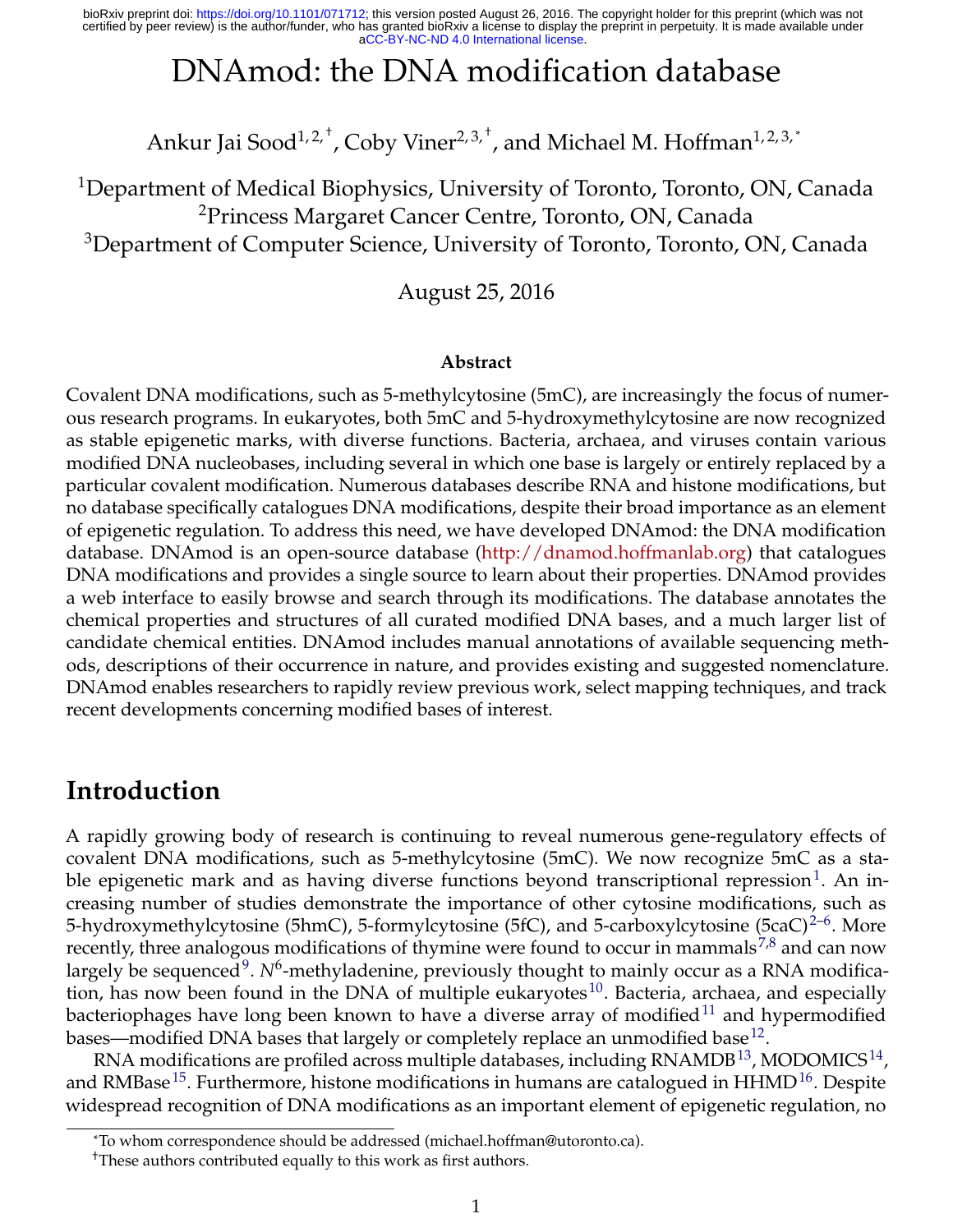database exists to catalogue them. Some databases include particular classes of DNA modifications  $^{17}$  $^{17}$  $^{17}$  , such as restriction endonucleases and DNA methyltransferases in REBASE<sup>[18](#page-10-12)</sup>; methylation databases, like MethDB<sup>[19](#page-11-0)</sup>; databases including DNA metabolic pathways, such as KEGG<sup>[20](#page-11-1)</sup>; and those focused on DNA damage and repair, like REPAIRtoire<sup>[21](#page-11-2)</sup>. There is, however, a pressing need to focus upon DNA modifications from a broad perspective and organize them in a single location. In order to address this, we have created DNAmod: the DNA modification database [\(http://dnamod.hoffmanlab.org\)](http://dnamod.hoffmanlab.org). DNAmod is the first database to comprehensively catalogue DNA modifications and provides a single resource to launch an investigation of their properties.

## **Database construction and visualization**

DNAmod consists of two components: a relational database back-end and a web interface front-end. We use the Chemical Entities of Biological Interest (ChEBI) database  $22,23$  $22,23$  to seed DNAmod, importing a nucleobase-related subset of its contents, consisting of chemical entities and related annotations. We perform queries against the entities to construct a set of candidate DNA modifications for DNAmod, retaining most of these as a separate unverified set. Then, we filter candidate entities into a curated set of verified DNA modifications, augmenting them with modification-specific annotations. Finally, we provide the ability to either search or browse through the catalogue of DNA modifications, integrating ChEBI's information with our own.

## **Identifying candidate DNA modifications from ChEBI**

DNAmod leverages the ChEBI database<sup>[23](#page-11-4)</sup> to define a set of modified DNA candidates for inclusion and to add preliminary information for each candidate. ChEBI is a database of small biologically relevant molecules, which affect living organisms. We query ChEBI via [ChEBI Web Services](https://www.ebi.ac.uk/chebi/webServices.do)<sup>[23](#page-11-4)</sup>. We use Biopython<sup>[24](#page-11-5)</sup> and the Python Simple Object Access Protocol client, suds<sup>[25](#page-11-6)</sup>, to query ChEBI and construct the DNAmod database.

ChEBI provides an ontology which encodes the relationships between its compounds. We use this ontology to define precisely the notion of parents and children, which we use to hierarchically retrieve and display modifications. We use two kinds of relationships for this purpose, each of which can also be represented by their associated symbols, defined by ChEBI[22](#page-11-3): *has functional parent* and  $\triangle$  *is a*. We use these relationships to find candidate DNA modifications, by identifying entities related to the core nucleobases, which we represent by their symbols:  $\{A, C, G, T, U\}$ . We include uracil, since many of its descendents in the ontology are modifications of thymine (CHEBI: 17821, which is equivalent to 5-methyluracil), and are not annotated as descendents of thymine itself. For each of these bases, we import all entities that are annotated in the ontology as a child of one of these bases, via the *has functional parent* relationship. ChEBI ranks entities based on their degree of curation. We only import entities with the highest rating—three stars—indicating manual curation by ChEBI. Whenever possible, we only include entities as nitrogenous bases (nucleobases). If not available, we then select their nucleoside form and finally, if necessary, the nucleotide. These imported bases form the candidate set of modifications (the "unverified" set), from which we create a curated set of DNA modifications (the "verified" set).

The ChEBI ontology does not generally encode *f* has functional parent relationships for nucleobases beyond the children of the unmodified nucleobases. It instead encodes modified nucleobases with an  $\triangle$  *is a* relationship to their parent base. This is because descendent entities of specific modifications are generally subtypes of the class of modifications from which they originate. For example, 3-methyladenine ∆ *is a* methyladenine. Methyladenine, however, *¶ has functional parent* adenine,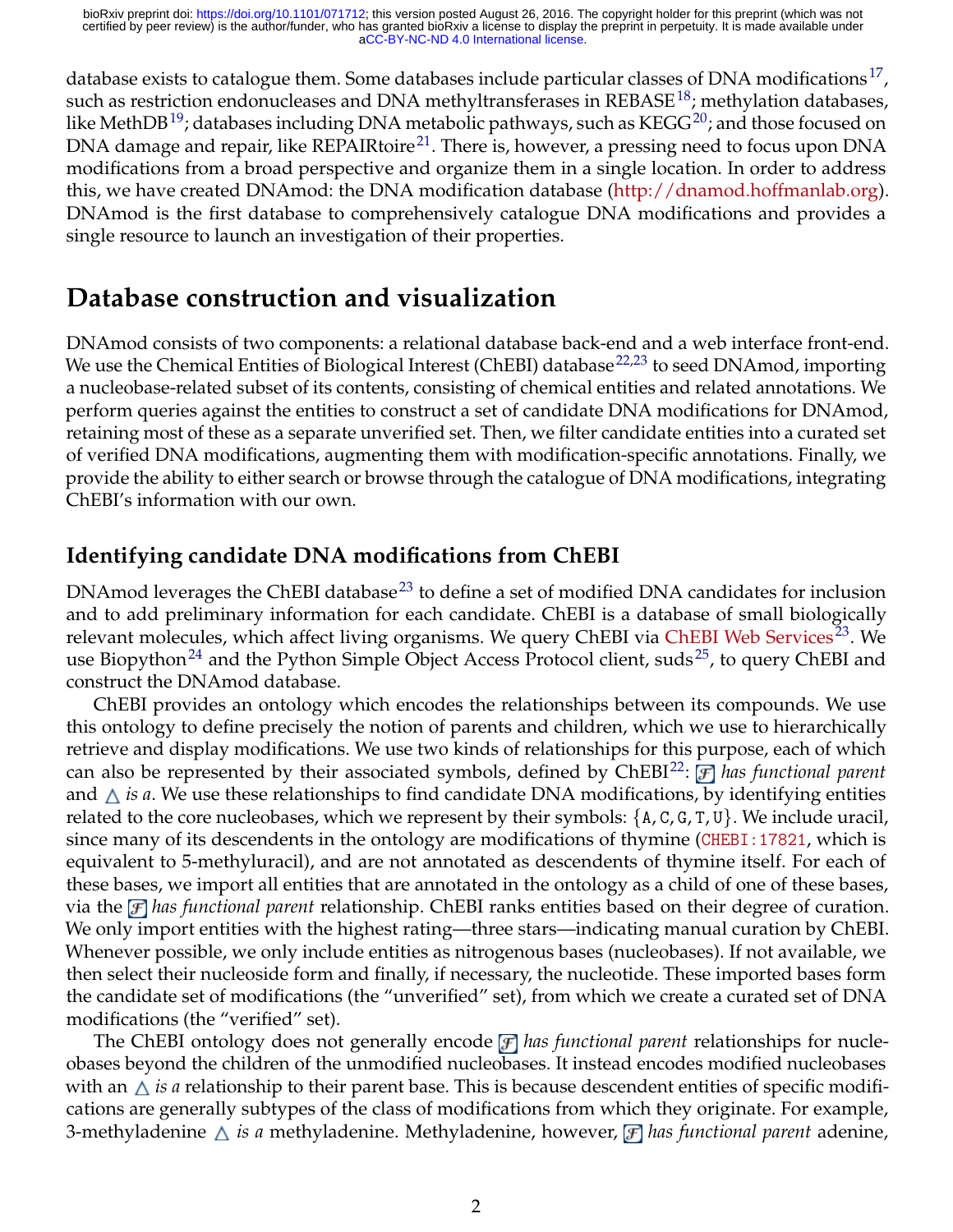since it is conceived of as possessing adenine as a characteristic group and as being derived via func-tional modification<sup>[22](#page-11-3)</sup>. We therefore need to make use of both of these two relationships, within the ChEBI ontology, to accurately capture the desired nucleobase hierarchy.

ChEBI also provides selected citations, associated with some of its entities. We query ChEBI for its citations, via their PubMed IDs<sup>[26](#page-11-7)</sup>. We use the Biopython<sup>[24](#page-11-5)</sup> package Bio. Entrez to query the PubMed citation database, using NCBI's Entrez Programming Utilities<sup>[26](#page-11-7)</sup>. We retrieve the details of each citation, and use them to construct a formatted citation. At this time, we only support publications that are indexed in PubMed.

#### **Manual curation and annotation**

We manually create a whitelist, which contains our curated (or "verified") set of candidates that we deem DNA modifications. For each of these bases, we also import all descendents with an eventual *F has functional parent* or  $\triangle$  *is a* relationship with any of the members of the verified set. We expand the verified set to include any bases recursively imported in this manner, since they were children of verified DNA nucleobases. This rule has one exception: we exclude any bases that possess an ancestor in our blacklist—a curated list of specific entities to exclude, as non–DNA modifications.

We proceed to formalize the above description, of bases imported based upon the ChEBI ontol- $\log y^{22}$  $\log y^{22}$  $\log y^{22}$  and their filtering, as follows. Let *a f b* specify that *a* has the *f has functional parent relationship* with *b*. Similarly, let  $a \Delta b$  specify that  $a$  has the  $\Delta$  *is a* relationship with *b*. The definition of  $\boxed{\mathcal{F}}$  is transitive: for all *n* entities, *l<sub>i</sub>*, for  $i = 0$  to  $n - 1$ , between *a* and *b*:  $a \nsubseteq b \Leftrightarrow (a \nsubseteq l_{n-1}) \wedge (l_i \nsubseteq l_{i-1} \forall i \in$  $(0, n)$ ) ∧ ( $l_0$   $\overline{F}$  *b*). The analogous definition holds for  $\Delta$ . We call each  $l_i$  a *child* of  $l_{i-1}$  and call each *li*−<sup>1</sup> a *parent* of *l<sup>i</sup>* . We refer to *a* as a *descendent* of *b* and refer to *b* as an *ancestor* of *a*. Let C represent the first level of children of the unmodified nucleobases, such that  $C = \{x \mid x \in f, y, y \in \{A, C, G, T, U\}\}\$ . Let  $V \subset \mathcal{C}$  represent the manually-annotated, verified proper subset of  $\mathcal{C}$ . Finally, we manually curate a blacklist of excluded entities, B, satisfying:  $B \subseteq \{b \mid (b \mid \mathcal{F} \mid p \lor b \triangle p)$ ,  $p \in \mathcal{V}\}\)$ . We import the set of verified DNA modifications, M, defined in set-builder notation with predicates, as:

<span id="page-2-0"></span>
$$
\mathcal{M} = \mathcal{V} \cup \{ z \mid (\exists v \in \mathcal{V}) (\forall b \in \mathcal{B}) \left[ (z \mathbf{F} v \lor z \triangle v) \land \neg (z \mathbf{F} b \lor z \triangle b) \right] \}.
$$

We additionally provide two kinds of manual annotations: sequencing techniques and occurrence in nature, for each modified DNA base. We surveyed the literature of sequencing methods for cova-lent DNA modifications<sup>[27–](#page-11-8)[30](#page-11-9)</sup>, and annotated the available methods for each base. These annotations include the method's name, our categorizations of the basis for the method (such as chemical conversion), its resolution, limited genome-wide applicability or use of an enrichment method, and the citation for the method [\(Table 1A\)](#page-4-0). We consider any method which involves affinity-based recognition of targets to be of "low" resolution $31$ . These methods can also suffer from low specificity or cross-reactivity of the antibody<sup>[27](#page-11-8)</sup>. Conversely, we annotate any methods based principally upon the detection of a chemically converted modification as "high" resolution. This generally reflects the resulting resolution of the method's output data and often corresponds to the necessity to bin genomic regions during downstream analyses of the detected analyte.

<span id="page-2-1"></span>For each modified base, we investigated if it had been previously reported to occur *in vivo*, either as an endogenously-generated modification or those that have been observed to occur as a result of exogenous stimuli, such as exposure to an environmental toxin. We annotate any modification observed *in vivo* merely as "natural". We additionally provide non-exhaustive *examples* of some organisms in which the modifications have been reported. We annotate any modification not observed *in vivo* as "synthetic", and list a reference in which it was synthesized or in which the synthetic base was used. For each of these annotations, we also briefly annotate a primary biological function, if known [\(Table 1B\)](#page-4-1).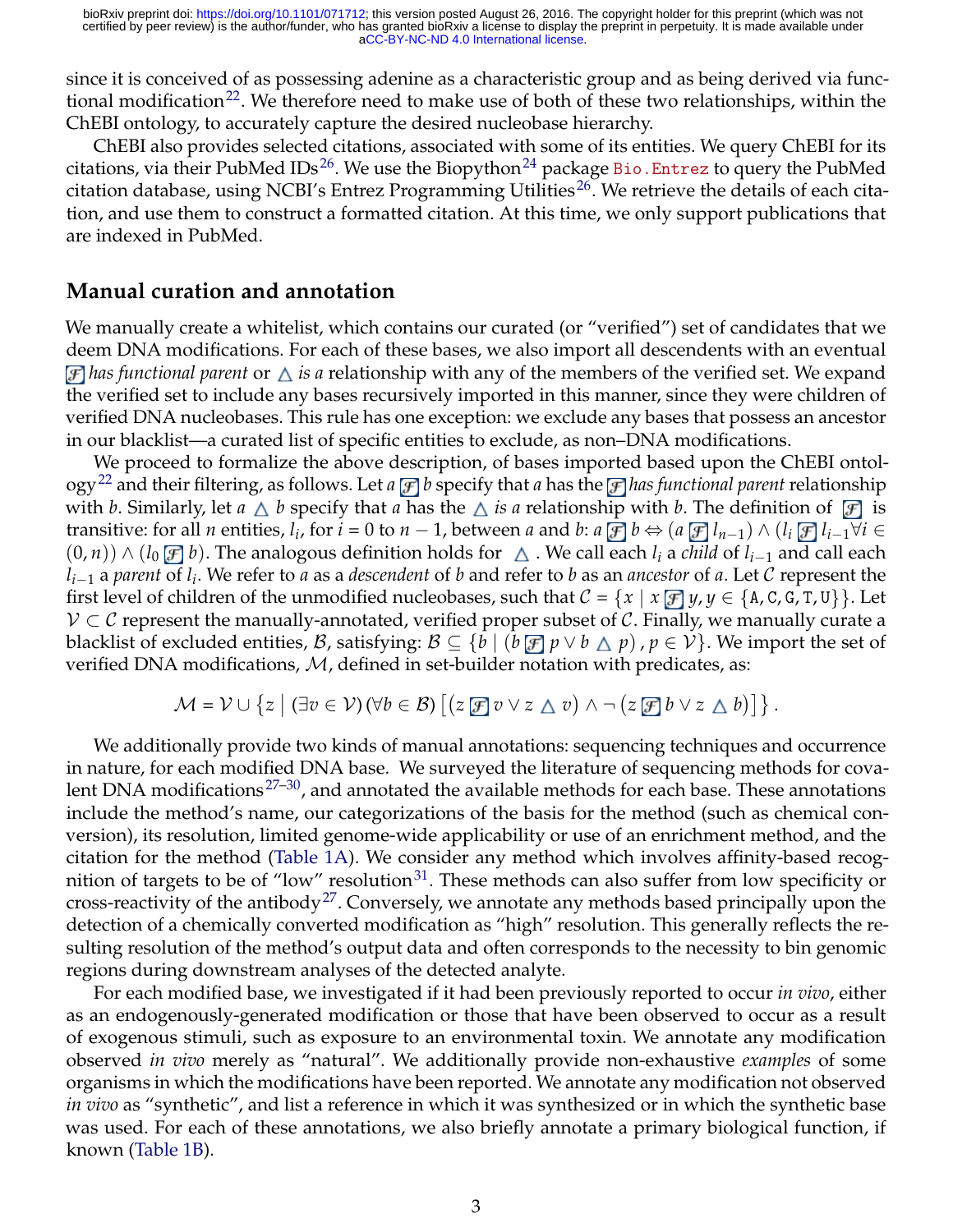> **Recommended notation** 5-formylcytosine 5fC

<span id="page-3-0"></span>

| <b>Method</b>          | <b>Method detail</b>             | Resolution  | <b>Enrichment or limitation</b>              | <b>References</b>                                                                                                                                            |
|------------------------|----------------------------------|-------------|----------------------------------------------|--------------------------------------------------------------------------------------------------------------------------------------------------------------|
| MAB-sea                | chemical conversion              | single-base |                                              | Wu, H, et al. (2016) Base-resolution profiling of active DNA demethylation using MAB-seq and caMAB-seq. Nature protocols, 11(6).                             |
| Pvu-seal-seg           | enzyme-mediated chemical tagging | single-base |                                              | Sun, Z, et al. (2015) A sensitive approach to map genome-wide 5-hydroxymethylcytosine and 5-formylcytosine at single-base resolution. Molecular cell, 57(4). |
| fC-CET                 | chemical conversion              | single-base |                                              | Xia, B, et al. (2015) Bisulfite-free, base-resolution analysis of 5-formylcytosine at the genome scale. Nature methods, 12(11).                              |
| fCAB-sea               | chemical conversion              | single-base |                                              | Song, CX, et al. (2013) Genome-wide profiling of 5-formylcytosine reveals its roles in epigenetic priming. Cell, 153(3).                                     |
| redBS-seg              | chemical conversion              | single-base |                                              | Booth, MJ, et al. (2014) Quantitative sequencing of 5-formylcytosine in DNA at single-base resolution. Nature chemistry, 6(5).                               |
| <b>Nature</b>          |                                  |             |                                              |                                                                                                                                                              |
|                        |                                  |             |                                              |                                                                                                                                                              |
| <b>Origin Function</b> |                                  |             | <b>Functional detail</b><br><b>Organisms</b> | <b>References</b>                                                                                                                                            |

Figure 1. Manually-curated recommended notation, mapping techniques, and natural occurrence data for 5-formylcytosine (5fC). Refer to [Table 1](#page-4-2) for an explanation of the mapping and natural occurrence table headers.

We enter these annotations in two annotation source files [\(Table 1\)](#page-4-2), which we later import into our database. This decouples them from the rest of our pipeline and allows experts to submit additions from their domain of expertise, without requiring knowledge of our pipeline or programming workflow.

DNAmod integrates manually-curated nomenclature, including the name and abbreviation deemed most consistent and in common use  $2,32,33$  $2,32,33$  $2,32,33$ . We additionally provide recommendations for one-letter symbols of selected modified bases, and in some instances for their base-pairing complements. We have previously described these, as part of our expanded epigenetic alphabet, which we currently use to model modification-sensitive transcription factor binding sites  $34$ . We provide an example of these tables for 5-formylcytosine in [Figure 1.](#page-3-0)

We store all data, either imported from ChEBI or from our manual annotations, within a SQLite<sup>[35](#page-12-0)</sup> database, used via the Python sqlite3 package $^{36}\!.$  $^{36}\!.$  $^{36}\!.$ 

### **Website generation**

We use a static website to display and provide navigation for the information contained within the database. We generate it by formatting the content of the database using Jinja $2^{37}$  $2^{37}$  $2^{37}$ , a static Python templating engine. Two templates are sufficient to generate all HTML files. We use a single template for all modification pages and another for the homepage. We also record the date of the most recent update to the database. All webpages use the Bootstrap<sup>[38](#page-12-3)</sup> framework, which provides a standardized, portable, and mobile-compatible viewing format. An image of the chemical structure of each compound is created by converting Simplified Molecular-Input Line-Entry System (SMILES) data, if available from ChEBI, into a vector graphic, using the cheminformatics toolkit Open Babel<sup>[39](#page-12-4)</sup>, via its Python wrapper Pybel $^{40}$  $^{40}$  $^{40}$ .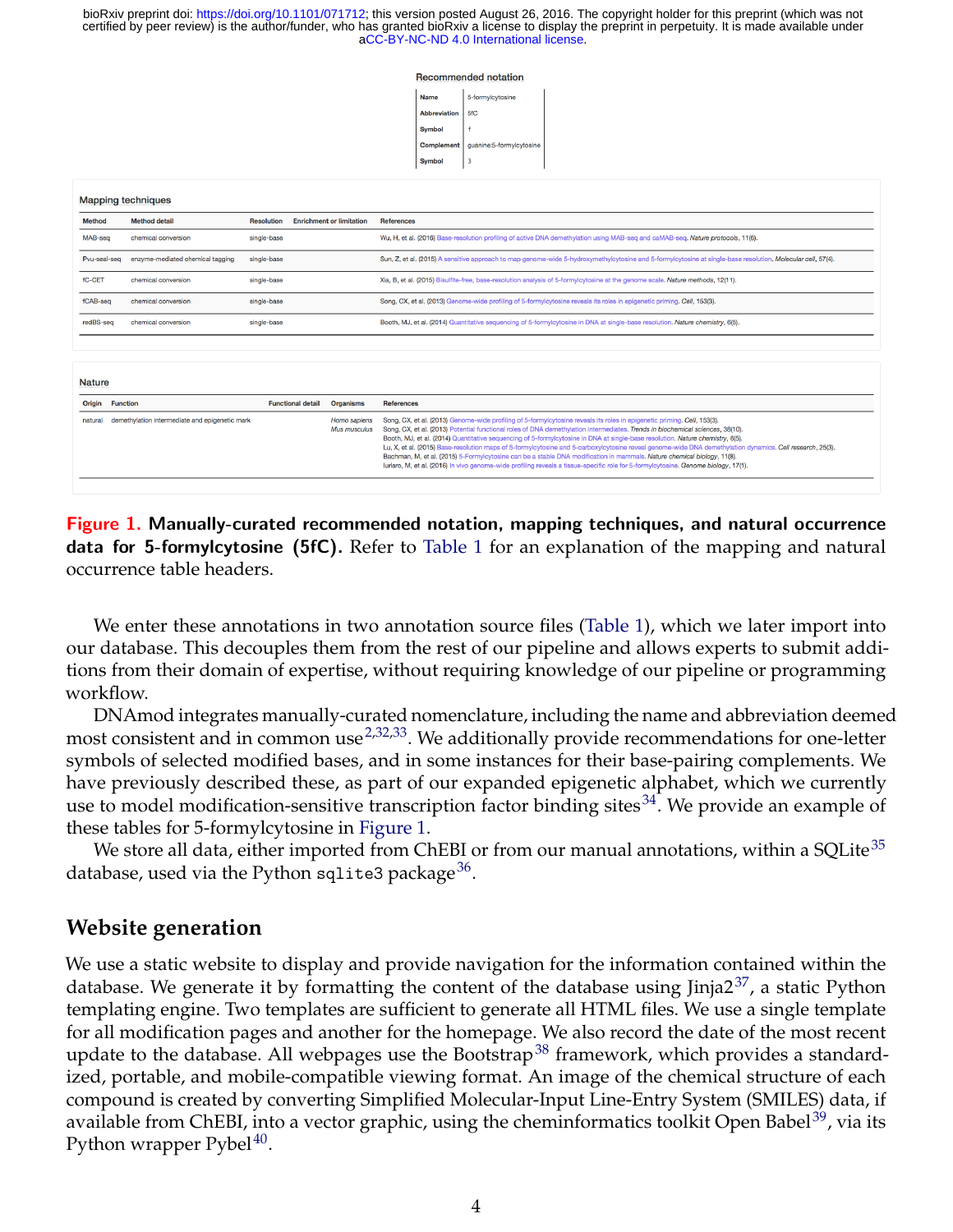<span id="page-4-2"></span>Table 1. Possible annotations within DNAmod's curated  $(A)$  sequencing method data and  $(B)$ natural occurrence information. We list all terms currently used to annotate their respective fields, contained within annotation source files. Each row contains all possible instantiations of the field on the left, except that terms within the "Function" field in (**B**) are often combined, as conjunctions. Terms within square brackets indicate optional prefixes, that are occasionally used. Terms whose instantiation is within angle brackets denote a description of the term, as opposed to the complete enumeration provided for other terms.

#### <span id="page-4-0"></span>**(A). Sequencing method annotations**

| Field                                              | Term instantiations                                                                                                                                                                                                                       |  |  |
|----------------------------------------------------|-------------------------------------------------------------------------------------------------------------------------------------------------------------------------------------------------------------------------------------------|--|--|
| method abbreviation $\rangle$<br>Mapping<br>method |                                                                                                                                                                                                                                           |  |  |
| Method<br>detail                                   | affinity-based, chemical conversion, chemical conversion and<br>immunoprecipitation, chemical tagging, direct detection, DNMT1<br>conversion, enzyme-mediated chemical tagging, excision repair<br>enzyme-based, restriction endonuclease |  |  |
| Resolution                                         | low, high, single-base                                                                                                                                                                                                                    |  |  |
| Enrichment<br>or limitation                        | 5hmU:G mismatch only, CpG contexts only, [methylation-insensitive]<br>restriction digestion, microarray probes, specific fragments, target sequences,<br>gradient stratification                                                          |  |  |

#### <span id="page-4-1"></span>**(B). Natural occurrence annotations**

| Field                | Term instantiations                                                                                                   |  |  |
|----------------------|-----------------------------------------------------------------------------------------------------------------------|--|--|
| <b>Function</b>      | damage, demethylation intermediate, [possible] epigenetic mark,<br>hypermodified nucleobase, restriction-modification |  |  |
| Functional<br>detail | [highly] cytotoxic, mutagenic, reactive oxygen species, specific transcriptional<br>roles, transcription terminator   |  |  |
| Origin               | natural, synthetic, synthetic and RNA                                                                                 |  |  |
| Organism             | binomial name $\rangle$                                                                                               |  |  |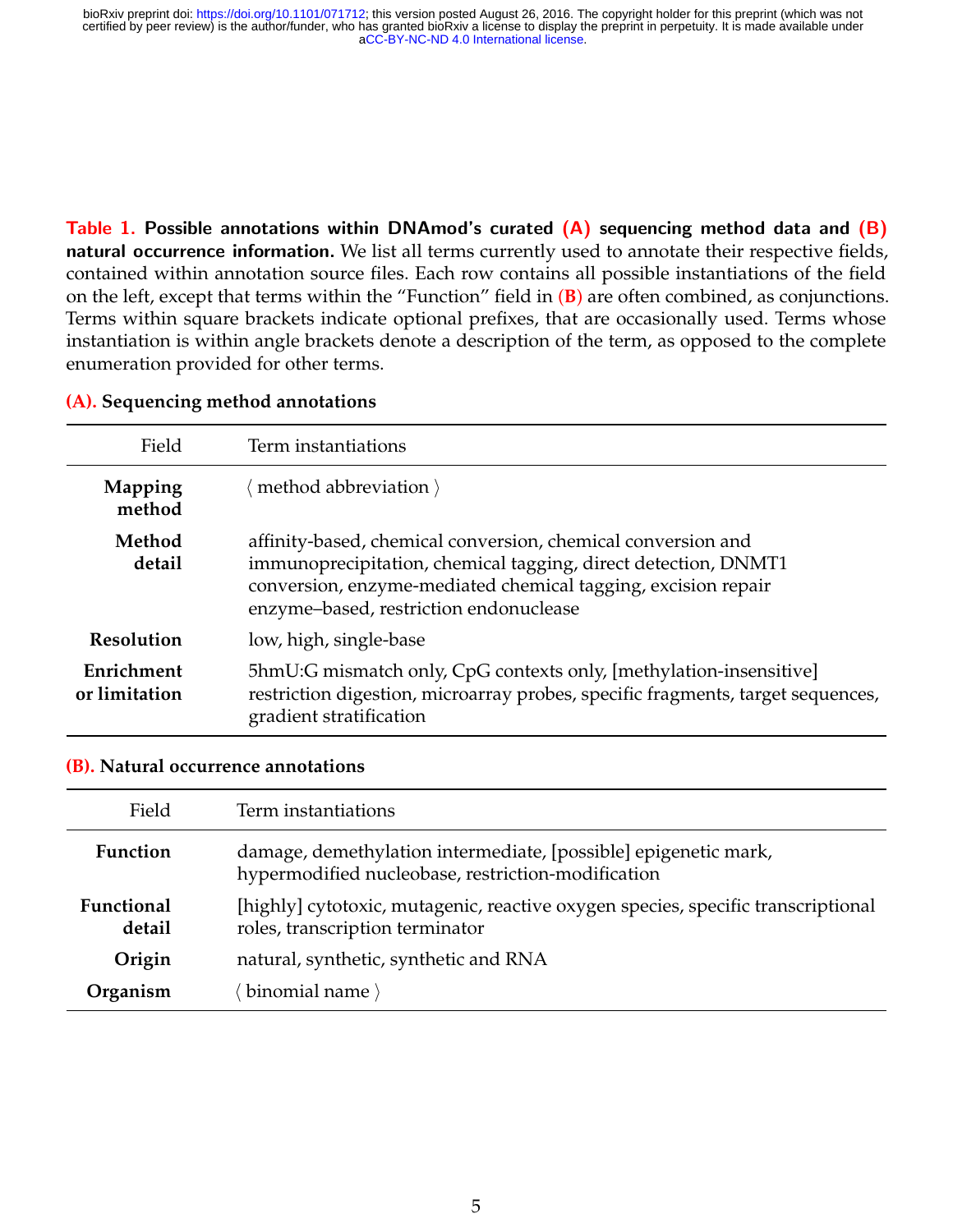### **Searching and navigation**

The modifications contained within DNAmod are accessible via either a search input field or by selecting them from a visual representation of curated modified DNA bases or a separate list of candidate entities. Three tabs on the DNAmod homepage provide these navigation options. The first tab provides the ability to search for a DNA modification, the second tab contains the curated DNA modifications displayed as a pie menu, and the third tab lists all other entities as a list, categorized by their parent unmodified nucleobases.

Client-side search functionality provides a means of rapidly finding bases with differing nomen-clature [\(Figure 2A\)](#page-6-0), while maintaining a static webpage. We use the elasticlunr. is JavaScript module<sup>[41](#page-12-6)</sup> to implement this. Searching allows matching to multiple fields: the common or International Union of Pure and Applied Chemistry (IUPAC) names, all synonyms, any assigned abbreviation, and a symbol, if available. DNAmod returns curated DNA modifications in green, and others in magenta. The search results provide the field matched by the query, such as "abbreviation", along with the common name of the associated hit.

Alternatively, the modifications in DNAmod can be browsed through a pie menu<sup>[42](#page-12-7)</sup> interface [\(Figure 2B\)](#page-6-1), which hierarchically arranges the bases according to their structure within the ChEBI ontology. The innermost ring consists of the four unmodified DNA bases and consecutive outer rings represent children of the previous base. We demarcate natural versus synthetic bases by colouring natural bases in teal and synthetic bases in grey.

## **DNAmod structure and content**

Individual modification pages visually represent the data contained within the backing database. We standardize and display all modifications in an identical format. DNAmod may omit some information, however, depending upon the extent of ChEBI's annotations and whether the page is for a verified DNA modification or merely a candidate entry.

Modification pages begin with a header displaying the DNA modification's ChEBI name. The top-right corner of the page lists the unmodified ancestor of the modification. For example, 5 hydroxymethyluracil is a modification of thymine [\(Figure 3\)](#page-7-0), whereas 6-dimethyladenine is a modification of adenine.

Each modification begins with a short textual description of its chemistry, followed by a table containing its chemical properties. We import these from ChEBI, which provides their chemical formula, net charge, and average mass.

We annotate entities with all available names available from ChEBI, including: their IUPAC name, SMILES string, and common synonyms. We also provide a recommended abbreviation and in some instances a suggested single-letter symbol for bioinformatic purposes, from our proposed expanded alphabet $34$  [\(Figure 3\)](#page-7-0).

We provide literature annotations for many modifications, including all DNA modifications observed *in vivo*. We provide a list of methods that have been used to map the genomic locations of a modification [\(see above\)](#page-2-0). We additionally provide information on a modification's occurrence, either naturally or only synthetically, where applicable, including some organisms in which it has been observed *in vivo* [\(see above\)](#page-2-1). Finally, each page ends with the ChEBI database reference and a ChEBI-derived list of related literature citations [\(Figure 3\)](#page-7-0).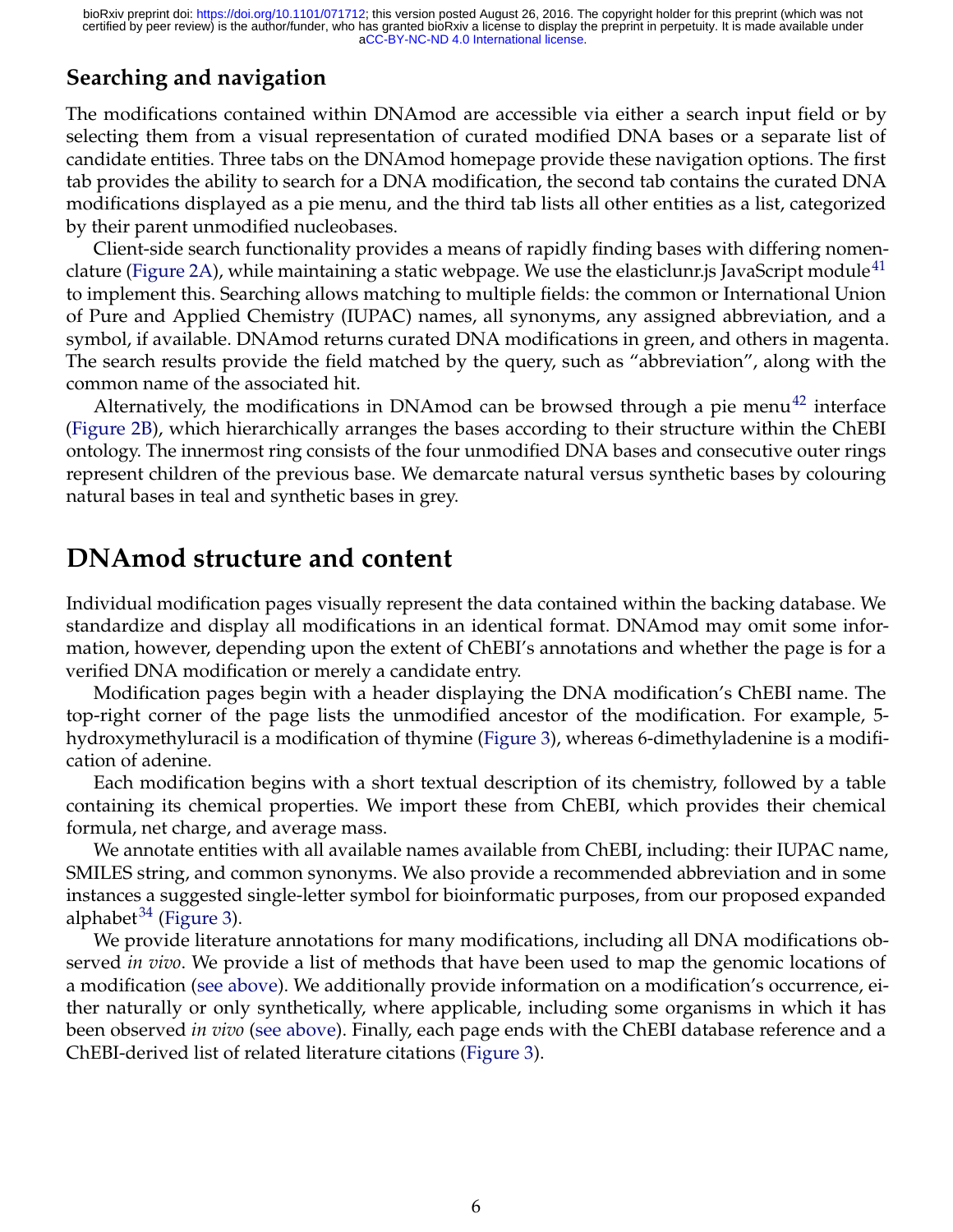#### <span id="page-6-0"></span>**(A)**

<span id="page-6-1"></span>

Figure 2. Finding 6-methyladenine by  $(A)$  searching for its abbreviation "6mA" or  $(B)$  via the pie menu.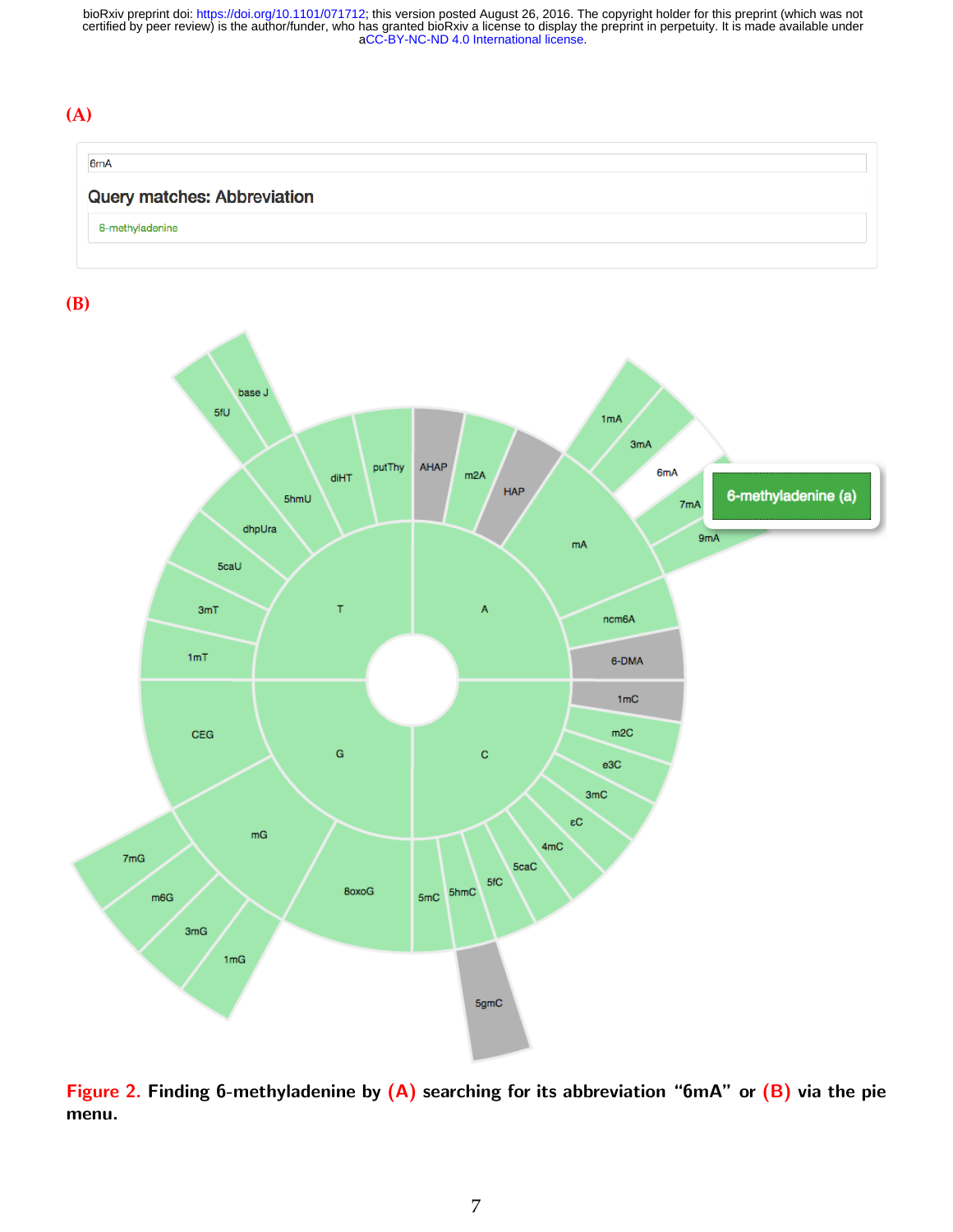#### <span id="page-7-0"></span>5-hydroxymethyluracil: DNAmod

A modification of thymine

| <b>Description</b>         |                                                                                         |                     | OH | Recommended notation |                       |  |
|----------------------------|-----------------------------------------------------------------------------------------|---------------------|----|----------------------|-----------------------|--|
|                            | A primary alcohol that is uracil bearing a hydroxymethyl substituent at the 5-position. |                     |    | Name                 | 5-hydroxymethyluracil |  |
| <b>Chemical properties</b> |                                                                                         |                     |    | <b>Abbreviation</b>  | 5hmU                  |  |
| <b>Chemical formula</b>    | Net charge                                                                              | <b>Average mass</b> |    | <b>Symbol</b>        | g                     |  |
| C5H6N2O3                   |                                                                                         | 142.11282           |    |                      |                       |  |
|                            |                                                                                         |                     | н  |                      |                       |  |

| Nomenclature                                 |                        |                                                                                                   |  |
|----------------------------------------------|------------------------|---------------------------------------------------------------------------------------------------|--|
| <b>IUPAC</b>                                 | <b>SMILES</b>          | <b>Synonyms</b>                                                                                   |  |
| 5-(hydroxymethyl)pyrimidine-2,4(1H,3H)-dione | OCc1c[nH]c(=O)[nH]c1=O | 5-(hydroxymethyl)uracil<br>5-hydroxymethyl uracil<br>5-(hydroxymethyl)-2,4(1h,3h)-pyrimidinedione |  |

| <b>Mapping techniques</b> |                      |                   |                                 |                                                                                                                                               |
|---------------------------|----------------------|-------------------|---------------------------------|-----------------------------------------------------------------------------------------------------------------------------------------------|
| Method                    | <b>Method detail</b> | <b>Resolution</b> | <b>Enrichment or limitation</b> | <b>References</b>                                                                                                                             |
| Hardisty-labelling        | chemical tagging     | single-base       | target sequences                | Hardisty, RE, et al. (2015) Selective Chemical Labeling of Natural T Modifications in DNA. Journal of the American Chemical Society, 137(29). |
| <b>SMRT</b>               | direct detection     | single-base       | target sequences                | Clark, TA, et al. (2011) Direct detection and sequencing of damaged DNA bases. Genome integrity, 2.                                           |
| Yu-labelling              | chemical tagging     | single-base       | 5hmU:G mismatch only            | Yu, M. et al. (2014) Detection of mismatched 5-hydroxymethyluracil in DNA by selective chemical labeling. Methods (San Diego, Calif.), 72.    |

| <b>Nature</b> |                                                                     |                             |                                                                              |                                                                                                                                                                                                                                                                                                                                                                                                                                                                                                                                                                                                                                                                                                       |
|---------------|---------------------------------------------------------------------|-----------------------------|------------------------------------------------------------------------------|-------------------------------------------------------------------------------------------------------------------------------------------------------------------------------------------------------------------------------------------------------------------------------------------------------------------------------------------------------------------------------------------------------------------------------------------------------------------------------------------------------------------------------------------------------------------------------------------------------------------------------------------------------------------------------------------------------|
|               | <b>Origin</b> Function                                              | <b>Functional</b><br>detail | <b>Organisms</b>                                                             | <b>References</b>                                                                                                                                                                                                                                                                                                                                                                                                                                                                                                                                                                                                                                                                                     |
| natural       | damage, demethylation intermediate, and possible<br>epigenetic mark |                             | Gyrodinium<br>cohnii<br>Homo sapiens<br>Mus musculus<br>Rattus<br>norvegicus | Rae, PM, et al. (1973) 5-Hydroxymethyluracil in the DNA of a dinoflagellate. Proceedings of the National Academy of Sciences of the United States of America, 70(4).<br>Cathcart, R. et al. (1984) Thymine glycol and thymidine glycol in human and rat urine: a possible assay for oxidative DNA damage. Proceedings of the National Academy of<br>Sciences of the United States of America, 81(18).<br>Ravanat, JL, et al. (1999) Simultaneous determination of five oxidative DNA lesions in human urine, Chemical research in toxicology, 12(9).<br>Pfaffeneder, T, et al. (2014) Tet oxidizes thymine to 5-hydroxymethyluracil in mouse embryonic stem cell DNA. Nature chemical biology, 10(7). |

#### Database references: CHEBI:16964

Figure 3. The full modification page for 5-hydroxymethyluracil (5hmU).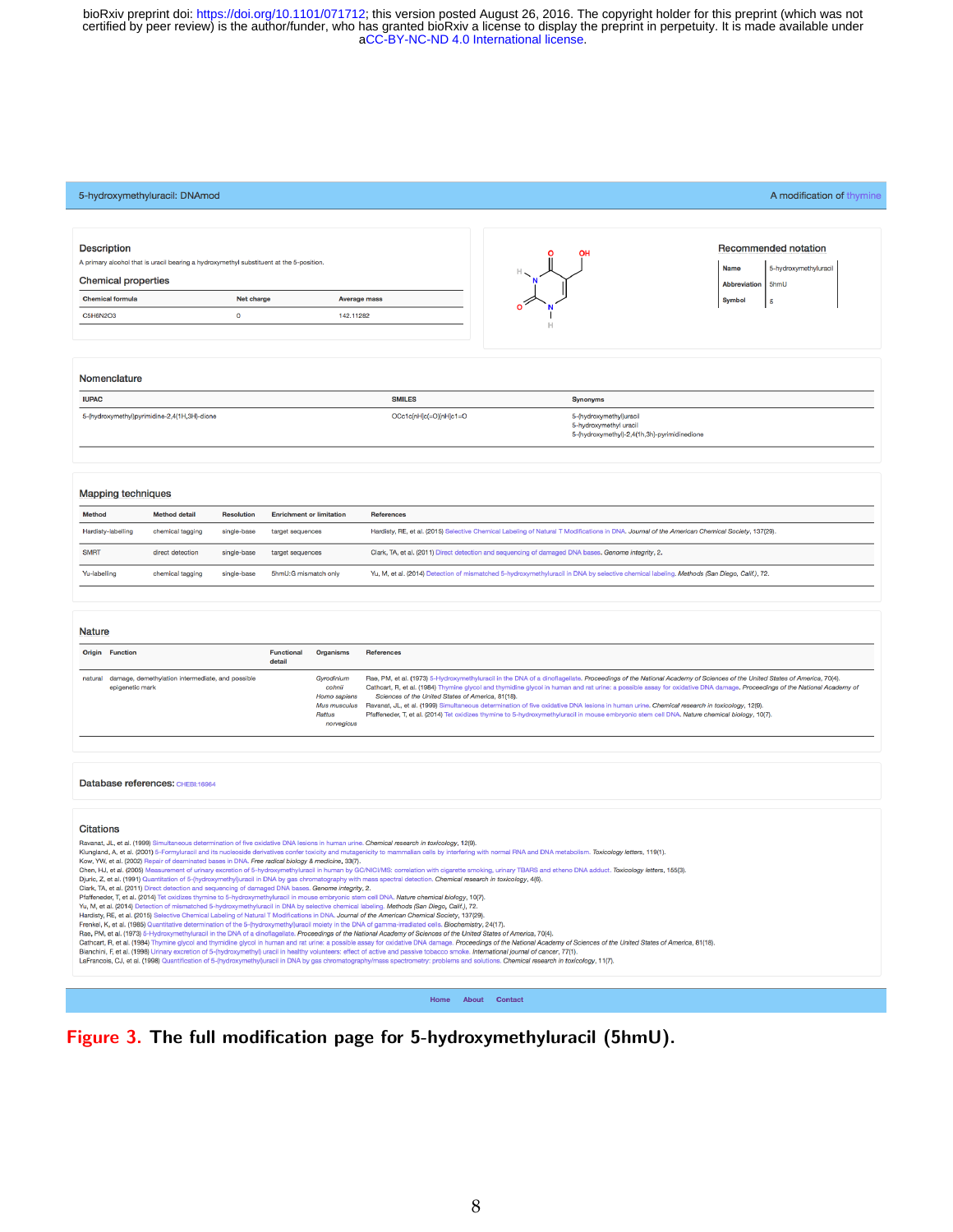## **Discussion**

DNAmod enables researchers to rapidly obtain information on covalently modified DNA nucleobases and assist those interested in profiling a modification. It additionally provides a reference toward standardization of modified base nomenclature and offers the potential to track recent developments within the field. We expect DNAmod to continue to grow, particularly as new discoveries about DNA modifications are made. We also hope that DNAmod will serve to highlight modifications that have received inadequate attention, but may be of substantial biological importance.

The nomenclature used to describe a particular DNA modification is often inconsistent, with some early efforts toward standardization of particular classes<sup>[32,](#page-11-11)[33](#page-11-12)</sup>. The ChEBI name, for instance, often corresponds to the common chemical name of the compound, which is occasionally distinct from its common name within the biological literature, in the context of a DNA modification. We address this and attempt to encourage standardization by endeavouring to ensure that other names are annotated, while providing specific nomenclature recommendations. In particular, the suggested name of verified DNA modifications, as displayed on the homepage and within the recommended notation section, is always manually-curated and sometimes differs from the name assigned by ChEBI.

The inclusion of assays available to sequence different DNA modifications provides a means of assessing and selecting a sequencing method. It additionally attempts to track sequencing methods over time, as resolution improves, and especially to highlight recent developments, like direct-detection of various modifications via nanopore sequencing<sup>[43](#page-12-8)</sup>. The sequencing annotations we provide annotate nucleobases which are directly elucidated by the method and only for the base or set of bases which the method independently maps. This includes those that are obtained in addition to another nucleobase. For instance, confounded mixtures are often obtained. 5mC and 5hmC, for example, cannot be distinguished with only conventional bisulfite sequencing. Alternatively, some methods have the capacity to independently resolve between modifications, such as various nanopore-based methods. Therefore, oxidative bisulfite sequencing (oxBS-seq), often used in combination with conventional bisulfite sequencing to elucidate 5hmC via subtraction, is only annotated as a sequencing method for 5mC, which it directly elucidates. Conversely, TET-assisted bisulfite sequencing (TAB-seq), also used for 5hmC detection, is only annotated under 5hmC, which it directly elucidates $^{27}$  $^{27}$  $^{27}$ .

We demarcate bases that have been found to occur *in vivo*, providing examples of organisms in which a modification has been found, along with associated citations. This is merely to substantiate its *in vivo* presence, however, and does not comprehensively list organisms which contain that particular modification. Finally, our brief annotations of the biological roles of various DNA modifications are expected to change as further research is conducted.

### **Future work**

We plan to keep DNAmod updated continuously, manually reviewing newly added ChEBI compounds, continuing to request that missing DNA modifications be added to ChEBI (which we then automatically import), and curating any additions. We also add new sequencing annotations, as we come across them, and plan to continue to do so.

Integrating additional external databases will further increase DNAmod's utility. In particular, we envision potential integration with domain-specific DNA modification databases. For instance, modifications involved in DNA damage and repair could be linked to  $REPAIR$ toire<sup>[21](#page-11-2)</sup> data.

We used [ChEBI Web Services](https://www.ebi.ac.uk/chebi/webServices.do)<sup>[23](#page-11-4)</sup> to obtain information from their database. ChEBI has, however, recently released a Python application programming interface (API), permitting us to directly access their data<sup>[44](#page-12-9)</sup>. Switching from our current web-based queries to use of their API would likely result in a more robust system and expedite the database-building process.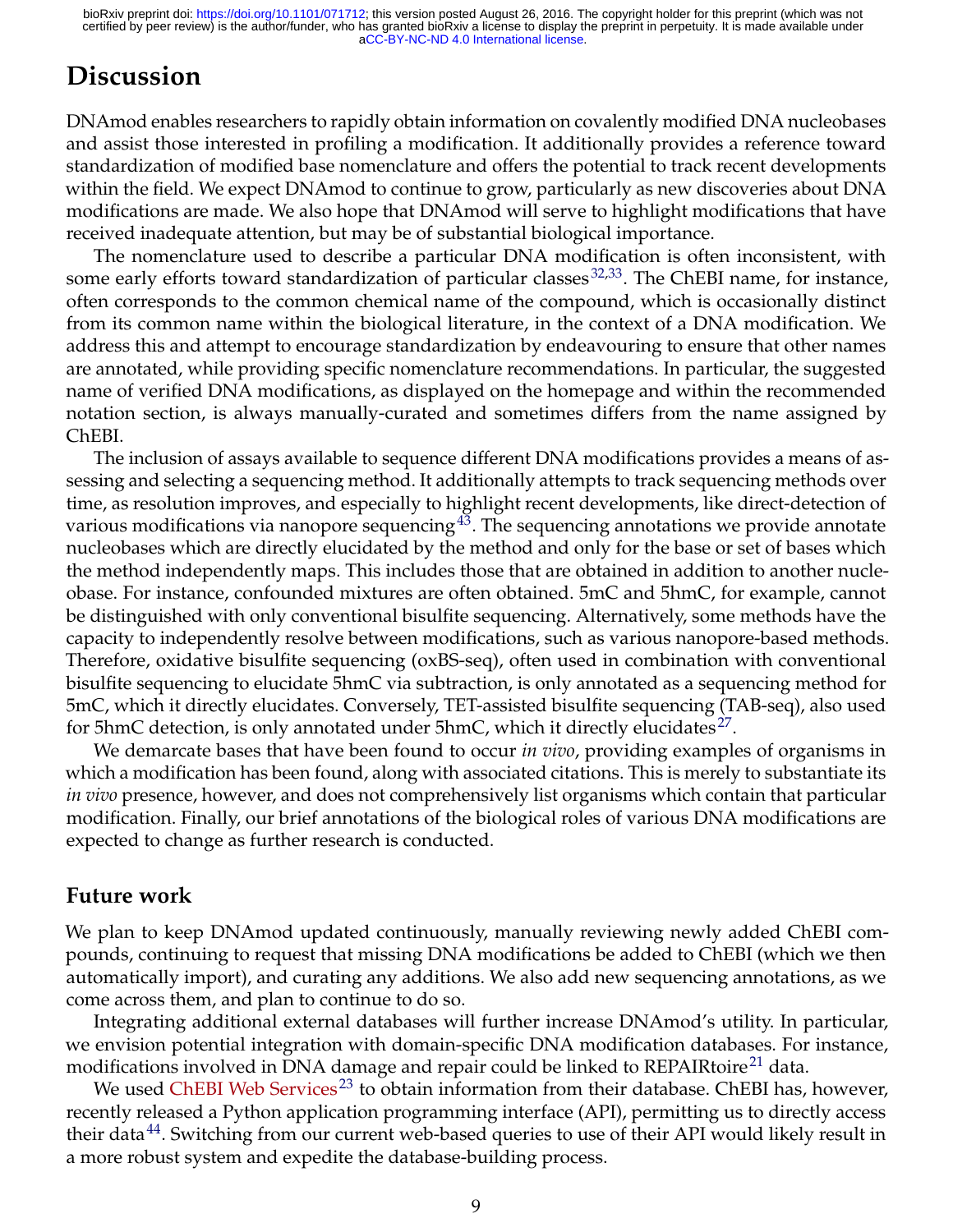# **Availability**

The DNAmod website and its backing SQLite database are freely available at: [http://dnamod.](http://dnamod.hoffmanlab.org) [hoffmanlab.org.](http://dnamod.hoffmanlab.org) Python source code and web assets for this project and an issue tracker are available at: [http://bitbucket.org/hoffmanlab/dnamod.](http://bitbucket.org/hoffmanlab/dnamod) To ensure persistent availability, we have deposited in [Zenodo](https://zenodo.org) the current version of our code (doi[:10.5281/zenodo.60827\)](http://dx.doi.org/10.5281/zenodo.60827) and SQLite database (doi[:10.5281/zenodo.60824\)](http://dx.doi.org/10.5281/zenodo.60824). All source code and web assets are licensed under a [GNU General Public](https://www.gnu.org/licenses/old-licenses/gpl-2.0.en.html) [License, version 2 \(GPLv2\).](https://www.gnu.org/licenses/old-licenses/gpl-2.0.en.html) DNAmod's data is licensed under a [Creative Commons Attribution 4.0](https://creativecommons.org/licenses/by/4.0/) [International license \(CC BY 4.0\).](https://creativecommons.org/licenses/by/4.0/)

## **Acknowledgements**

We thank Daniel D. De Carvalho and Christopher E. Mason for helpful feedback on early versions of DNAmod. We thank the creators of ChEBI<sup>[22](#page-11-3)</sup>, and all those who have worked to improve it<sup>[23,](#page-11-4)[44,](#page-12-9)[45](#page-12-10)</sup>. In particular, we thank Gareth Owen, Steve Turner, and Marcus Ennis for actively responding to curation requests and Venkatesh Muthukrishnan for managing ChEBI issues. The authors thank Carl Virtanen, Qun Jin, and Zhibin Lu for technical assistance. Thanks to Gabriel Moreno-Hagelsieb for revising the *NAR* LAT<sub>E</sub>X template for use with an external B<sub>IB</sub>T<sub>E</sub>X file. Thanks to Thomas D. Schneider for [providing](http://schneider.ncifcrf.gov/latex.html) a *NAR* BIBTEX template. We thank Casey M. Bergman for collating and [distributing](https://github.com/cbergman/bioinfLatexStyles) these T<sub>F</sub>X files.

# **Funding**

This work was supported by the University of Toronto Undergraduate Research Opportunities Program (to A.J.S.), the Natural Sciences and Engineering Research Council of Canada (RGPIN-2015- 03948 to M.M.H. and an Alexander Graham Bell Canada Graduate Scholarship to C.V.), the Canadian Cancer Society (703827 to M.M.H.), the Ontario Ministry of Training, Colleges and Universities (Ontario Graduate Scholarship to C.V.), the Ontario Institute for Cancer Research through funding provided by the Government of Ontario (CSC-FR-UHN to John E. Dick), the University of Toronto McLaughlin Centre (MC-2015-16 to M.M.H.), and the Princess Margaret Cancer Foundation.

**Conflict of interest statement.** None declared.

## **References**

- <span id="page-9-0"></span>[1] Dantas Machado,A.C., Zhou,T., Rao,S., Goel,P., Rastogi,C., Lazarovici,A., Bussemaker,H.J., and Rohs,R. (2014) Evolving insights on how cytosine methylation affects protein-DNA binding. *Brief. Funct. Genomics,* **14**, 61–73.
- <span id="page-9-1"></span>[2] Chen,K., Zhao,B.S., and He,C. (2016) Nucleic acid modifications in regulation of gene expression. *Cell Chem. Biol.,* **23**, 74–85.
- [3] Bachman,M., Uribe-Lewis,S., Yang,X., Burgess,H.E., Iurlaro,M., Reik,W., Murrell,A., and Balasubramanian,S. (2015) 5-Formylcytosine can be a stable DNA modification in mammals. *Nat. Chem. Biol.,* **11**, 555–557.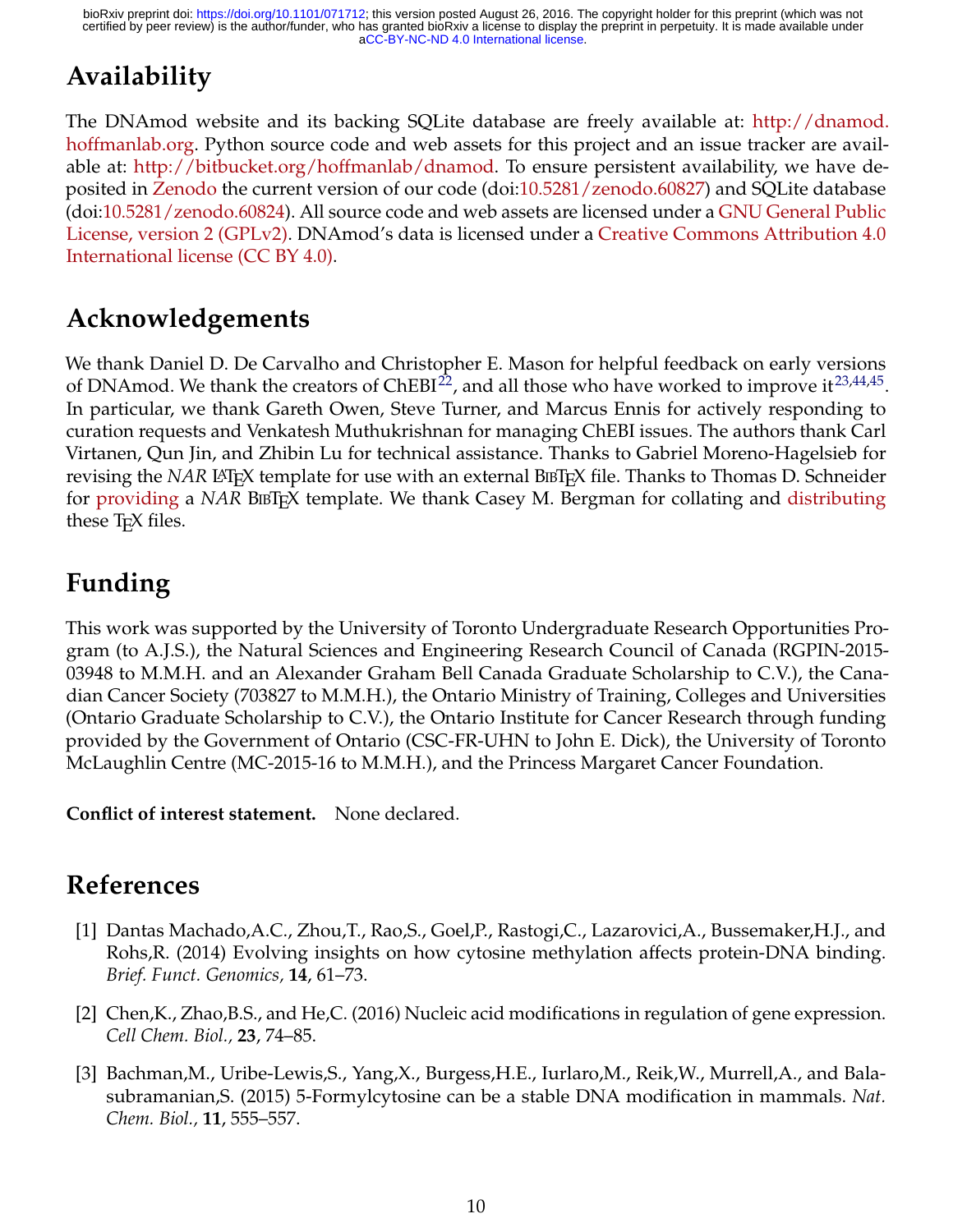- [4] Iurlaro,M., McInroy,G.R., Burgess,H.E., Dean,W., Raiber,E.A., Bachman,M., Beraldi,D., Balasubramanian,S., and Reik,W. (2016) In vivo genome-wide profiling reveals a tissue-specific role for 5-formylcytosine. *Genome Biol.,* **17**, 141.
- [5] Song,C.X., Szulwach,K.E., Dai,Q., Fu,Y., Mao,S.Q., Lin,L., Street,C., Li,Y., Poidevin,M., Wu,H., Gao,J., Liu,P., Li,L., Xu,G.L., Jin,P., and He,C. (2013) Genome-wide profiling of 5-formylcytosine reveals its roles in epigenetic priming. *Cell,* **153**, 678–691.
- <span id="page-10-0"></span>[6] Rothbart,S.B. and Strahl,B.D. (2014) Interpreting the language of histone and DNA modifications. *Biochim. Biophys. Acta, Gene Regul. Mech.,* **1839**, 627–643.
- <span id="page-10-1"></span>[7] Pfaffeneder,T., Spada,F., Wagner,M., Brandmayr,C., Laube,S.K., Eisen,D., Truss,M., Steinbacher,J., Hackner,B., Kotljarova,O., Schuermann,D., Michalakis,S., Kosmatchev,O., Schiesser,S., Steigenberger,B., Raddaoui,N., Kashiwazaki,G., Muller,U., Spruijt,C.G., Vermeulen,M., Leonhardt,H., ¨ Schär, P., Müller, M., and Carell, T. (2014) Tet oxidizes thymine to 5-hydroxymethyluracil in mouse embryonic stem cell DNA. *Nat. Chem. Biol.,* **10**, 574–581.
- <span id="page-10-2"></span>[8] Wu,H. and Zhang,Y. (2014) Reversing DNA methylation: mechanisms, genomics, and biological functions. *Cell,* **156**, 45–68.
- <span id="page-10-3"></span>[9] Hardisty,R.E., Kawasaki,F., Sahakyan,A.B., and Balasubramanian,S. (2015) Selective chemical labeling of natural T modifications in DNA. *J. Am. Chem. Soc.,* **137**, 9270–9272.
- <span id="page-10-4"></span>[10] Heyn,H. and Esteller,M. (2015) An adenine code for DNA: a second life for N6-methyladenine. *Cell,* **161**, 710–713.
- <span id="page-10-5"></span>[11] Grosjean, H. (2009) Nucleic acids are not boring long polymers of only four types of nucleotides: a guided tour. In Grosjean,H., (ed.), *DNA and RNA Modification Enzymes: Structure, Mechanism, Function and Evolution*. Landes Bioscience, Austin, TX, pp. 1–18.
- <span id="page-10-6"></span>[12] Gommers-Ampt,J.H. and Borst,P. (1995) Hypermodified bases in DNA. *FASEB J.,* **9**, 1034–1042.
- <span id="page-10-7"></span>[13] Cantara,W.A., Crain,P.F., Rozenski,J., McCloskey,J.A., Harris,K.A., Zhang,X., Vendeix,F.A.P., Fabris,D., and Agris,P.F. (2011) The RNA Modification Database, RNAMDB: 2011 update. *Nucleic Acids Res.,* **39**, D195–D201.
- <span id="page-10-8"></span>[14] Machnicka,M.A., Milanowska,K., Osman Oglou,O., Purta,E., Kurkowska,M., Olchowik,A., Januszewski,W., Kalinowski,S., Dunin-Horkawicz,S., Rother,K.M., Helm,M., Bujnicki,J.M., and Grosjean,H. (2013) MODOMICS: a database of RNA modification pathways—2013 update. *Nucleic Acids Res.,* **41**, D262–D267.
- <span id="page-10-9"></span>[15] Sun,W.J., Li,J.H., Liu,S., Wu,J., Zhou,H., Qu,L.H., and Yang,J.H. (2016) RMBase: a resource for decoding the landscape of RNA modifications from high-throughput sequencing data. *Nucleic Acids Res.,* **44**, D259–D265.
- <span id="page-10-10"></span>[16] Zhang,Y., Lv,J., Liu,H., Zhu,J., Su,J., Wu,Q., Qi,Y., Wang,F., and Li,X. (2010) HHMD: the human histone modification database. *Nucleic Acids Res.,* **38**, D149–D154.
- <span id="page-10-11"></span>[17] Rother,K., Papaj,G., and Bujnicki,J.M. (2009) Databases of DNA Modifications. In Grosjean,H., (ed.), *DNA and RNA Modification Enzymes: Structure, Mechanism, Function and Evolution*. Landes Bioscience, Austin, TX, pp. 622–623.
- <span id="page-10-12"></span>[18] Roberts,R.J., Vincze,T., Posfai,J., and Macelis,D. (2015) REBASE—a database for DNA restriction and modification: enzymes, genes and genomes. *Nucleic Acids Res.,* **43**, D298–D299.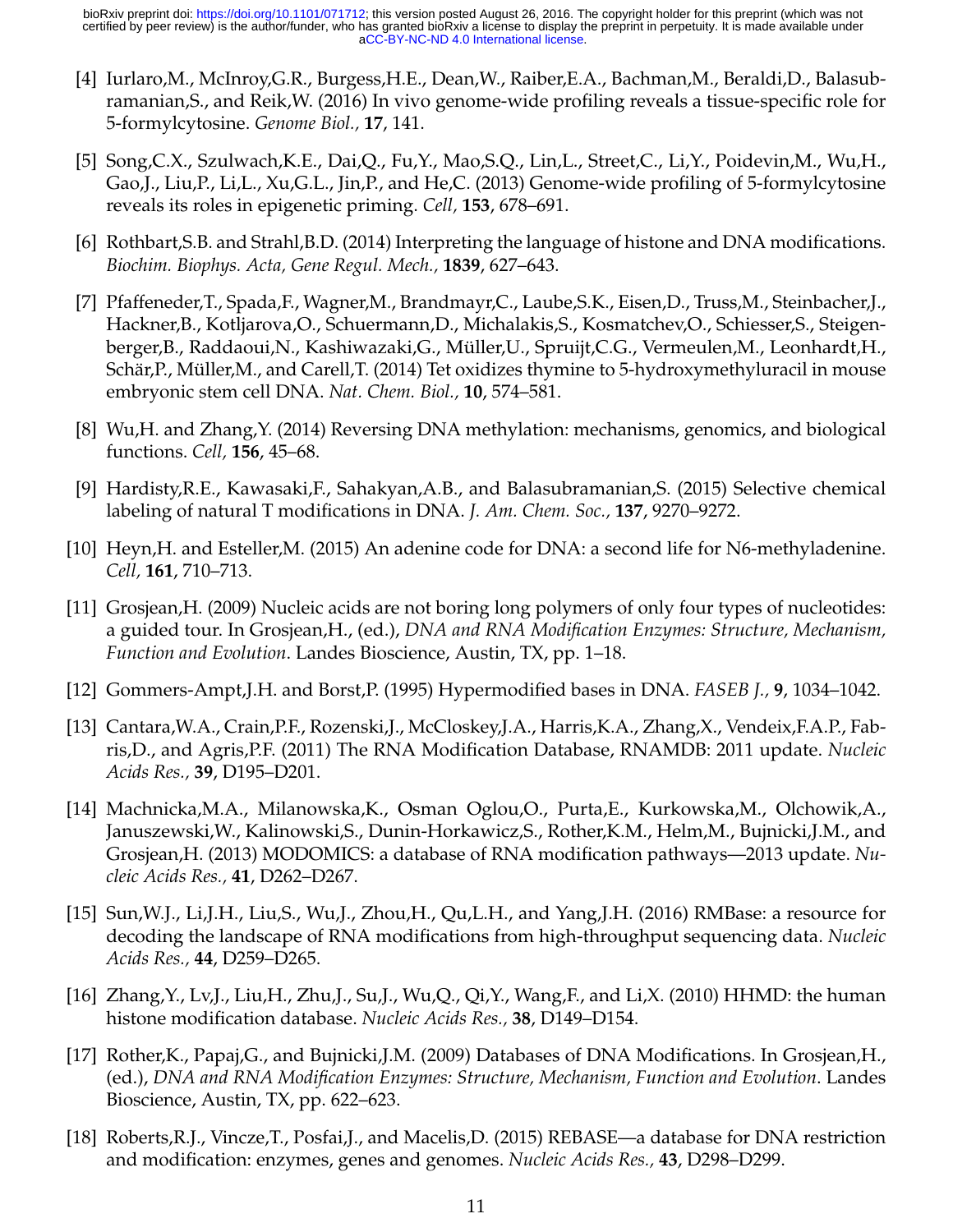- <span id="page-11-0"></span>[19] Amoreira,C., Hindermann,W., and Grunau,C. (2003) An improved version of the DNA methylation database (MethDB). *Nucleic Acids Res.,* **31**, 75–77.
- <span id="page-11-1"></span>[20] Kanehisa,M., Sato,Y., Kawashima,M., Furumichi,M., and Tanabe,M. (2016) KEGG as a reference resource for gene and protein annotation. *Nucleic Acids Res.,* **44**, D457–D462.
- <span id="page-11-2"></span>[21] Milanowska,K., Krwawicz,J., Papaj,G., Kosiński,J., Poleszak,K., Lesiak,J., Osińska,E., Rother,K., and Bujnicki,J.M. (2011) REPAIRtoire—a database of DNA repair pathways. *Nucleic Acids Res.,* **39**, D788–D792.
- <span id="page-11-3"></span>[22] Degtyarenko,K., de Matos,P., Ennis,M., Hastings,J., Zbinden,M., McNaught,A., Alcantara,R., ´ Darsow,M., Guedj,M., and Ashburner,M. (2008) ChEBI: a database and ontology for chemical entities of biological interest. *Nucleic Acids Res.,* **36**, D344–D350.
- <span id="page-11-4"></span>[23] Hastings,J., Owen,G., Dekker,A., Ennis,M., Kale,N., Muthukrishnan,V., Turner,S., Swainston,N., Mendes,P., and Steinbeck,C. (2016) ChEBI in 2016: improved services and an expanding collection of metabolites. *Nucleic Acids Res.,* **44**, D1214–D1219.
- <span id="page-11-5"></span>[24] Cock,P.J.A., Antao,T., Chang,J.T., Chapman,B.A., Cox,C.J., Dalke,A., Friedberg,I., Hamelryck,T., Kauff,F., Wilczynski,B., and de Hoon,M.J.L. (2009) Biopython: freely available Python tools for computational molecular biology and bioinformatics. *Bioinformatics,* **25**, 1422–1423.
- <span id="page-11-6"></span>[25] Ortel,J., Noehr,J., and van Gheem,N. (2011) suds. <https://fedorahosted.org/suds/>
- <span id="page-11-7"></span>[26] NCBI Resource Coordinators. (2016) Database resources of the National Center for Biotechnology Information. *Nucleic Acids Res.,* **44**, D7–19.
- <span id="page-11-8"></span>[27] Booth,M.J., Raiber,E.A., and Balasubramanian,S. (2015) Chemical methods for decoding cytosine modifications in DNA. *Chem. Rev.,* **115**, 2240–2254.
- [28] Plongthongkum,N., Diep,D.H., and Zhang,K. (2014) Advances in the profiling of DNA modifications: cytosine methylation and beyond. *Nat. Rev. Genet.,* **15**, 647–661.
- [29] Song,C.X., Yi,C., and He,C. (2012) Mapping recently identified nucleotide variants in the genome and transcriptome. *Nat. Biotechnol.,* **30**, 1107–1116.
- <span id="page-11-9"></span>[30] Korlach,J. and Turner,S.W. (2012) Going beyond five bases in DNA sequencing. *Curr. Opin. Struct. Biol.,* **22**, 251–261.
- <span id="page-11-10"></span>[31] Booth,M.J., Marsico,G., Bachman,M., Beraldi,D., and Balasubramanian,S. (2014) Quantitative sequencing of 5-formylcytosine in DNA at single-base resolution. *Nat. Chem.,* **6**, 435–440.
- <span id="page-11-11"></span>[32] Khromov-Borisov,N.N. (1997) Naming the mutagenic nucleic acid base analogs: the Galatea syndrome. *Mutat. Res.,* **379**, 95–103.
- <span id="page-11-12"></span>[33] Cooke,M.S., Loft,S., Olinski,R., Evans,M.D., Bialkowski,K., Wagner,J.R., Dedon,P.C., Møller,P., Greenberg,M.M., and Cadet,J. (2010) Recommendations for standardized description of and nomenclature concerning oxidatively damaged nucleobases in DNA. *Chem. Res. Toxicol.,* **23**, 705–707.
- <span id="page-11-13"></span>[34] Viner,C., Johnson,J., Walker,N., Shi,H., Sjoberg,M., Adams,D.J., Ferguson-Smith,A.C., Bailey,T.L., ¨ and Hoffman,M.M. (2016) Modeling methyl-sensitive transcription factor motifs with an expanded epigenetic alphabet. *bioRxiv,* **043794**.